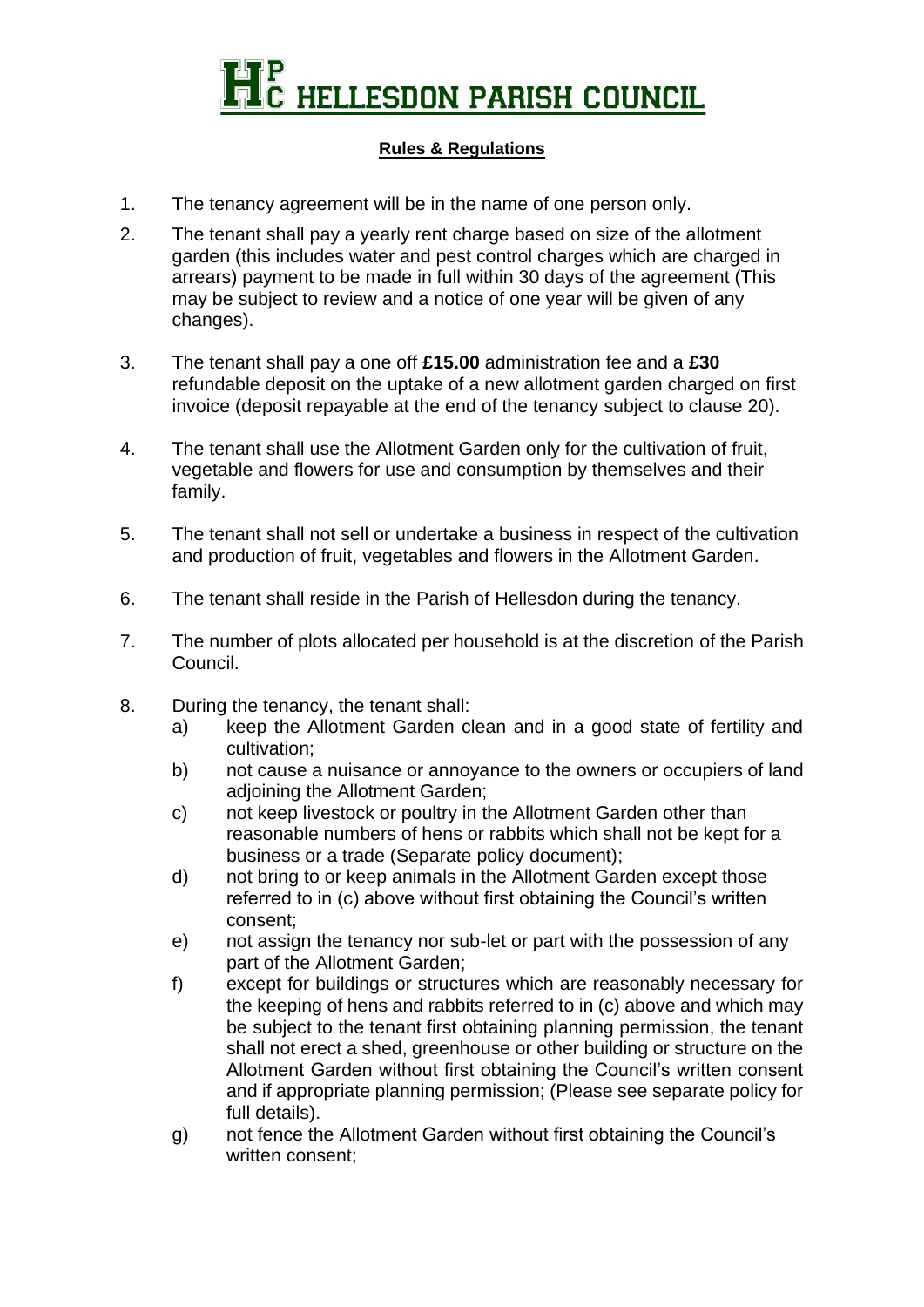- h) maintain and keep in repair the fences and gates forming part of the Allotment Garden;
- i) trim and keep in decent order all hedges forming part of the Allotment Garden;
- j) not plant any tree, shrub, hedge or bush without first obtaining the Council's written permission; (only fruit bearing trees will be considered).
- k) not cut, lop or fell any tree growing on the Allotment Garden without first obtaining the Council's written consent and if appropriate planning permission;
- l) be responsible for ensuring that any person present in the Allotment Garden with or without the tenant's permission does not suffer personal injury or damage to his property;
- m) not allow children onto the site unless accompanied and supervised by the plot holder.
- n) permit an inspection of the Allotment Garden at all reasonable times by the Council's employees or agents;
- o) not obstruct or permit the obstruction of any of the paths or roads which provide a means of access to and from the Allotment Garden or the Allotment Garden of another tenant [shaded brown for identification purposes only on the plan attached].
- p) ensure the plot number is clearly visible.
- q) ensure dogs brought onto site by the allotment tenant, are kept on a short lead at all times and no fouling permitted or straying on to other plots.
- r) not hold a bonfire. Bonfires are not permitted at any time.
- s) not bring any asbestos or barbwire to site for any purpose.
- t) not store any lubricants, flammable or dangerous chemicals on site. Compensation will be sought if damage caused.
- u) not deposit, or permit to be deposited any refuse, rubbish or any extraneous matter on their plot, or any other part of the allotment site.
- v) ensure the main gates to the allotments must be kept closed at all times.
- w) note that vehicles should be parked in the designated parking area at the entrance of the allotment gardens. Vehicles should only be brought onto site for the purpose of loading and unloading.
- x) not keep any caravans, mobiles or vehicles onsite.
- y) note that water on site shall only be available between 1<sup>st</sup> April and 30<sup>th</sup> September. Consumption is measured on a meter and is divided between registered allotment tenants and charged in arrears.
- 9. The tenant shall observe additional rules that the Council may make or revise for the regulation and management of the Allotment Garden (Additional information provided on pest control).
- 10. The Council shall pay all rates, taxes, dues or other assessments which may at any time be levied or charged upon the Allotment Garden (Water charges and pest control are recharged to the allotment tenant in arrears).